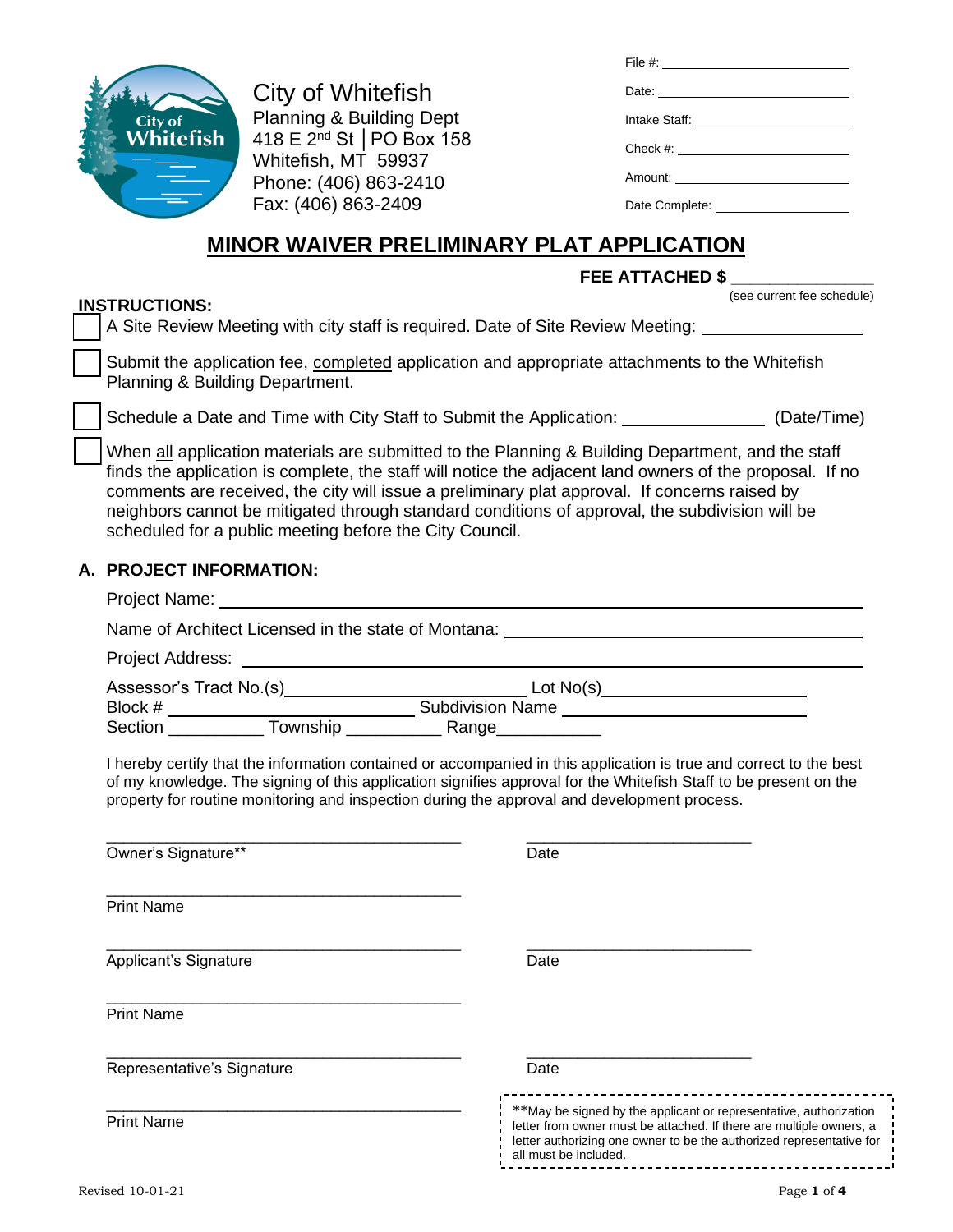#### **B. Application Contents:**

All applicable items required by *Appendix B: Preliminary Plat Submittal Requirements* of the Whitefish Subdivision Regulations must be submitted to the Whitefish Planning & Building Department with the application for preliminary plat, including the following:

| Attached | ALL ITEMS MUST BE INCLUDED - INCOMPLETE APPLICATIONS WILL NOT BE ACCEPTED                                                                                                                          |
|----------|----------------------------------------------------------------------------------------------------------------------------------------------------------------------------------------------------|
|          | One (1) printed copy and one (1) electronic copy of the application and supplemental materials.                                                                                                    |
|          | 2 copies of the preliminary plat                                                                                                                                                                   |
|          | Deed and Encumbrance Report (aka 'title report') no more than 90 days old                                                                                                                          |
|          | Environmental Assessment (unless a 1 <sup>st</sup> minor from a tract of record)                                                                                                                   |
|          | Applicable items from Appendix B of the Whitefish Subdivision Regulations<br>(can be found at: www.cityofwhitefish.org)                                                                            |
|          | Will this project provide affordable housing:<br>Yes<br>No<br>If yes, complete a Housing Mitigation Plan                                                                                           |
|          | Any additional information requested during the pre-application process                                                                                                                            |
|          | Documentation from public records demonstrating the subdivision is a minor                                                                                                                         |
|          | Fair Market Land Value (state of Montana Department of Revenue for the most current year)                                                                                                          |
|          | Recommendation from the Parks Board – unless exempt 12-4-10(C)                                                                                                                                     |
|          | \$100 deposit for sign to be posted on site during the duration of the public process (submit a<br>separate check, which will be returned to you after you return the sign to the Planning Office) |

When all application materials are submitted to the Planning & Building Department, and the staff finds the application is complete, the staff will schedule the subdivision for a public meeting before the City Council. The Council must act within 60 working days once an application is determined to be complete pursuant to §12-3-5 of the Subdivision Regulations.

I understand I am responsible for maintaining the public notice sign on the subject property during the entire public process. I understand I will forfeit my \$100.00 deposit, if I do not return the public notice sign to the Planning & Building Department in good condition after the public review.

\_\_\_\_\_\_\_\_\_\_\_\_\_\_\_\_\_\_\_\_\_\_\_\_\_\_\_\_\_\_\_\_\_\_\_\_\_\_\_\_\_\_\_\_\_\_\_\_\_\_\_ \_\_\_\_\_\_\_\_\_\_\_\_\_\_\_\_\_\_\_\_\_\_\_\_\_

Applicant Date **Date**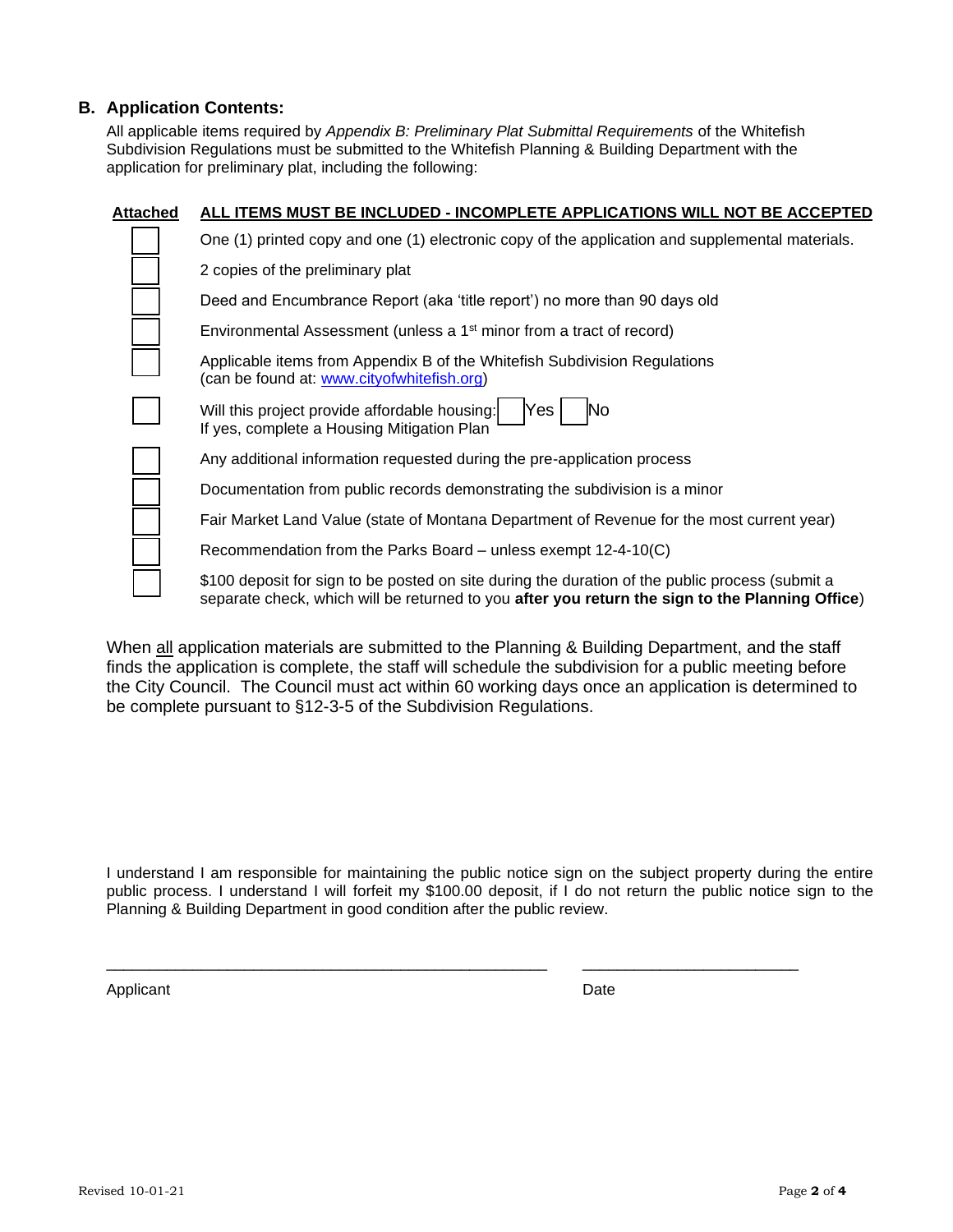# **C. OWNER/APPLICANT INFORMATION**

# **OWNER(S) OF RECORD:**

| APPLICANT (if different than above):                  |                                                                                                                                                                                                                                |
|-------------------------------------------------------|--------------------------------------------------------------------------------------------------------------------------------------------------------------------------------------------------------------------------------|
|                                                       | Name: Name: Name: Name: Name: Name: Name: Name: Name: Name: Name: Name: Name: Name: Name: Name: Name: Name: Name: Name: Name: Name: Name: Name: Name: Name: Name: Name: Name: Name: Name: Name: Name: Name: Name: Name: Name:  |
|                                                       |                                                                                                                                                                                                                                |
|                                                       | City, State, Zip: 2008. Experience of the state of the state of the state of the state of the state of the state of the state of the state of the state of the state of the state of the state of the state of the state of th |
|                                                       |                                                                                                                                                                                                                                |
|                                                       |                                                                                                                                                                                                                                |
| <b>OTHER TECHNICAL/PROFESSIONAL:</b>                  |                                                                                                                                                                                                                                |
|                                                       |                                                                                                                                                                                                                                |
|                                                       |                                                                                                                                                                                                                                |
|                                                       | City, State, Zip: 2008. Experience of the State of Table 1999. The State of Table 2009. The State of Table 200                                                                                                                 |
|                                                       |                                                                                                                                                                                                                                |
|                                                       |                                                                                                                                                                                                                                |
| <b>D. GENERAL DESCRIPTION OF SUBDIVISION:</b>         |                                                                                                                                                                                                                                |
|                                                       |                                                                                                                                                                                                                                |
|                                                       |                                                                                                                                                                                                                                |
|                                                       |                                                                                                                                                                                                                                |
| <b>LOTS AND ACREAGE:</b>                              |                                                                                                                                                                                                                                |
|                                                       | Total Acreage in Subdivision: Number of Lots or Rental Spaces: Number of Lots or Rental Spaces:                                                                                                                                |
| Maximum Size of Lots or Spaces:                       | Minimum Size of Lots or Spaces:                                                                                                                                                                                                |
|                                                       |                                                                                                                                                                                                                                |
| PROPOSED USE(S) AND NUMBER OF ASSOCIATED LOTS/SPACES: |                                                                                                                                                                                                                                |
|                                                       |                                                                                                                                                                                                                                |
|                                                       | Duplex: ____________ Apartment: __________________ Recreational Vehicle Park: _____________                                                                                                                                    |
|                                                       | Commercial: ____________ Industrial: ________________ Planned Unit Development: __________                                                                                                                                     |
|                                                       |                                                                                                                                                                                                                                |